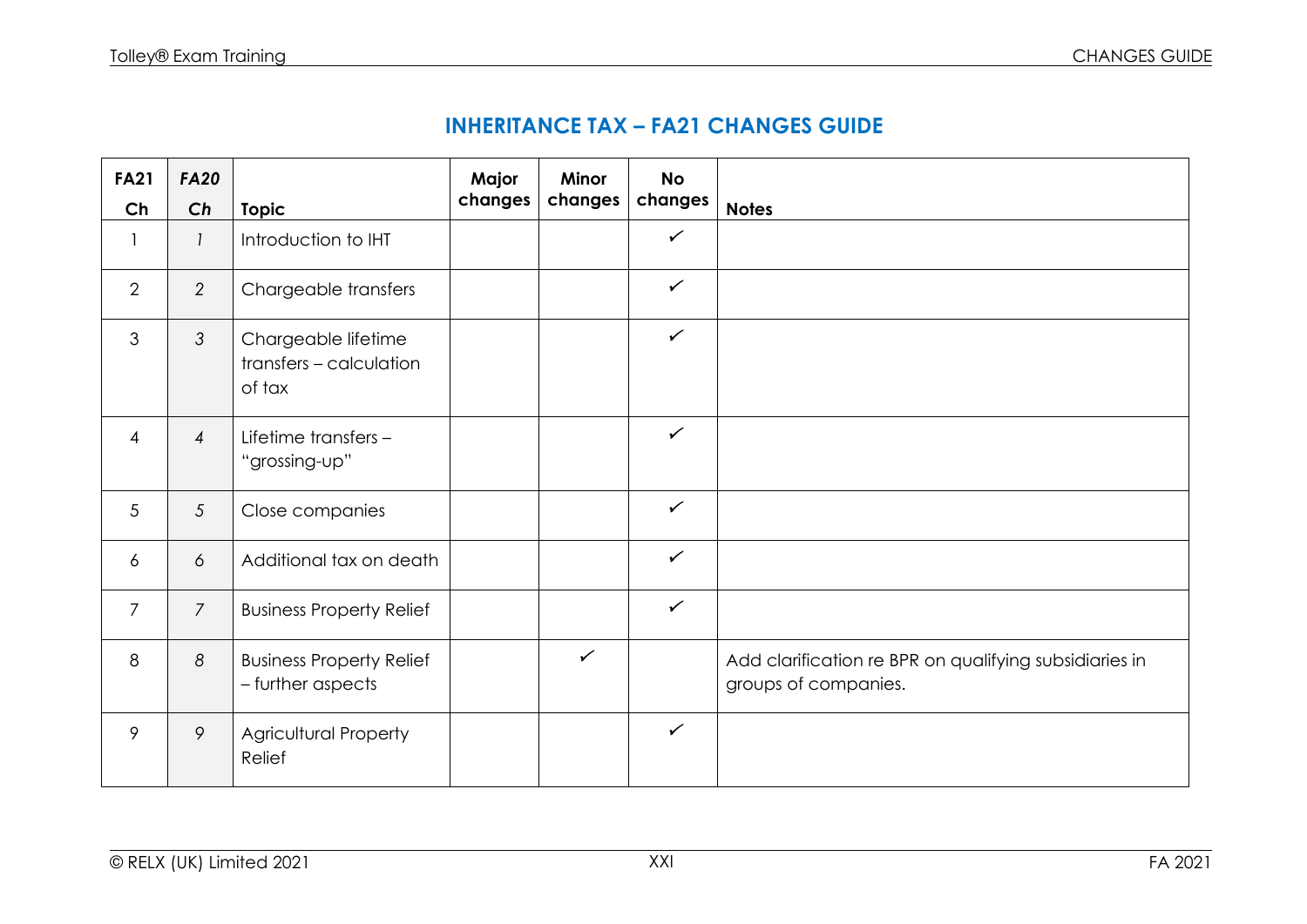| 10 | 10 | APR & BPR on death                        |              | $\checkmark$ |                                                                                                      |
|----|----|-------------------------------------------|--------------|--------------|------------------------------------------------------------------------------------------------------|
| 11 | 11 | "Fall in value" relief                    |              | $\checkmark$ |                                                                                                      |
| 12 | 12 | The death estate                          |              | $\checkmark$ |                                                                                                      |
| 13 | 13 | Nil Rate Bands                            | $\checkmark$ |              | Extra illustrations to show tapering of the b/fwd<br>allowance.                                      |
| 14 | 14 | Restrictions on the<br>Deduction of Debts | $\checkmark$ |              | Addition of a point re the treatment of loans taken out<br>to fund failed PETs of business property. |
| 15 | 15 | <b>IHT</b> valuation rules                |              | $\checkmark$ |                                                                                                      |
| 16 | 16 | <b>Quick Succession Relief</b>            |              | $\checkmark$ |                                                                                                      |
| 17 | 17 | Post mortem reliefs                       |              | $\checkmark$ |                                                                                                      |
| 18 | 18 | Gifts with reservation of<br>benefit      |              | $\checkmark$ |                                                                                                      |
| 19 | 19 | Double charges relief                     |              | $\checkmark$ |                                                                                                      |
| 20 | 20 | <b>Pre-owned Assets</b>                   |              | $\checkmark$ |                                                                                                      |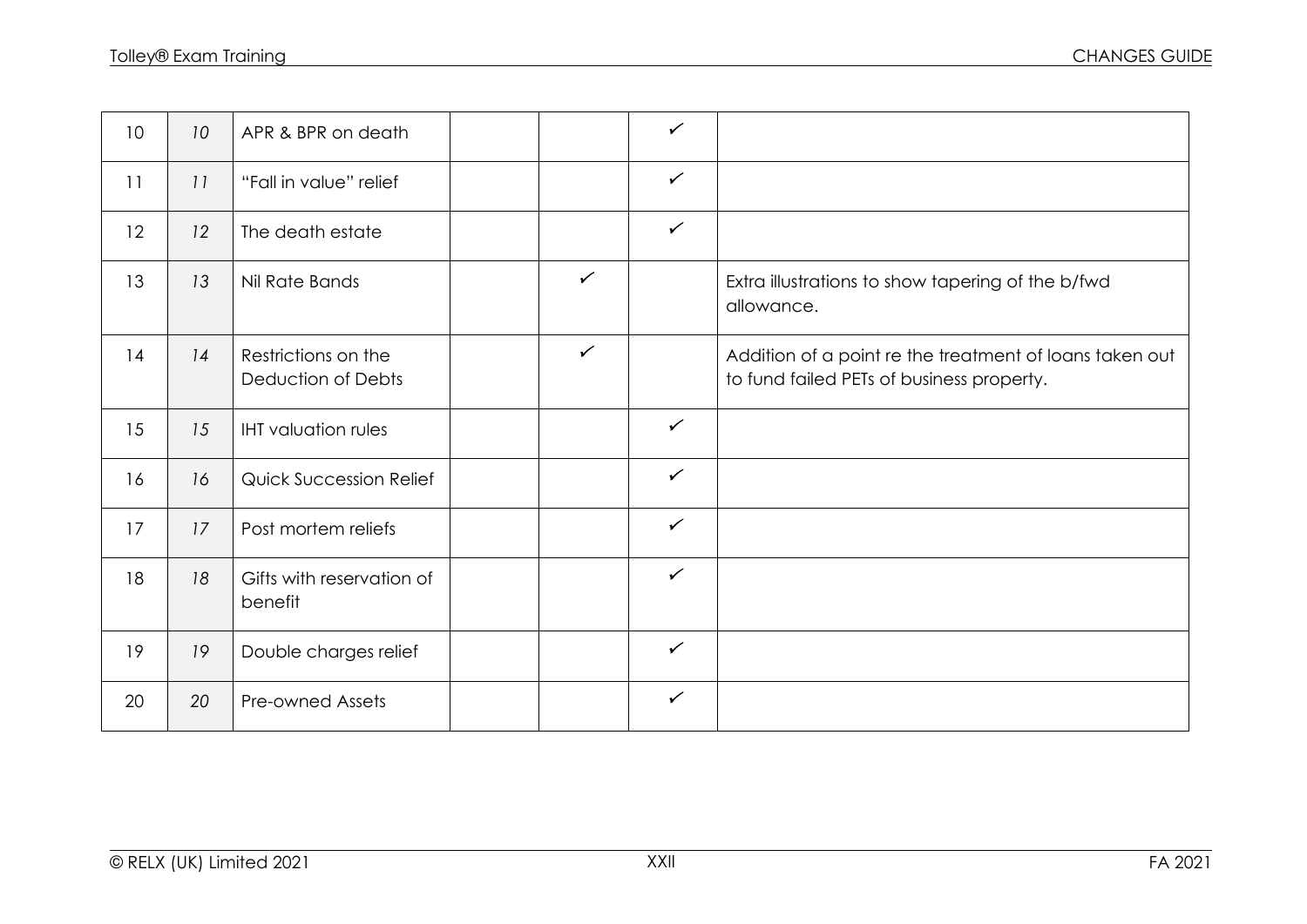| 21 | 21 | Domicile & double tax<br>relief               | ✓            |              | Extra detail on the application of the non-domiciled<br>spouse exemption       |
|----|----|-----------------------------------------------|--------------|--------------|--------------------------------------------------------------------------------|
| 22 | 22 | Deemed domicile                               | $\checkmark$ |              | New section on losing deemed domicile status                                   |
| 23 | 23 | <b>IHT on UK Residential</b><br>Property      |              | $\checkmark$ |                                                                                |
| 24 | 24 | Deeds of variation                            |              | $\checkmark$ |                                                                                |
| 25 | 25 | Grossing-up of legacies                       | $\checkmark$ |              | Points added re tax on assets passing by survivorship or<br>under GWROB rules. |
| 26 | 26 | Double Grossing                               |              | $\checkmark$ |                                                                                |
| 27 | 27 | Section 39A IHTA 1984                         |              | $\checkmark$ |                                                                                |
| 28 | 28 | The $36\%$ lower rate $-$<br>advanced aspects |              | $\checkmark$ |                                                                                |
| 29 | 29 | <b>IHT</b> administration                     |              | $\checkmark$ |                                                                                |
| 30 | 30 | Payment of tax & the<br>instalment option     | $\checkmark$ |              | Confirmation that late payment penalties do not<br>apply for IHT.              |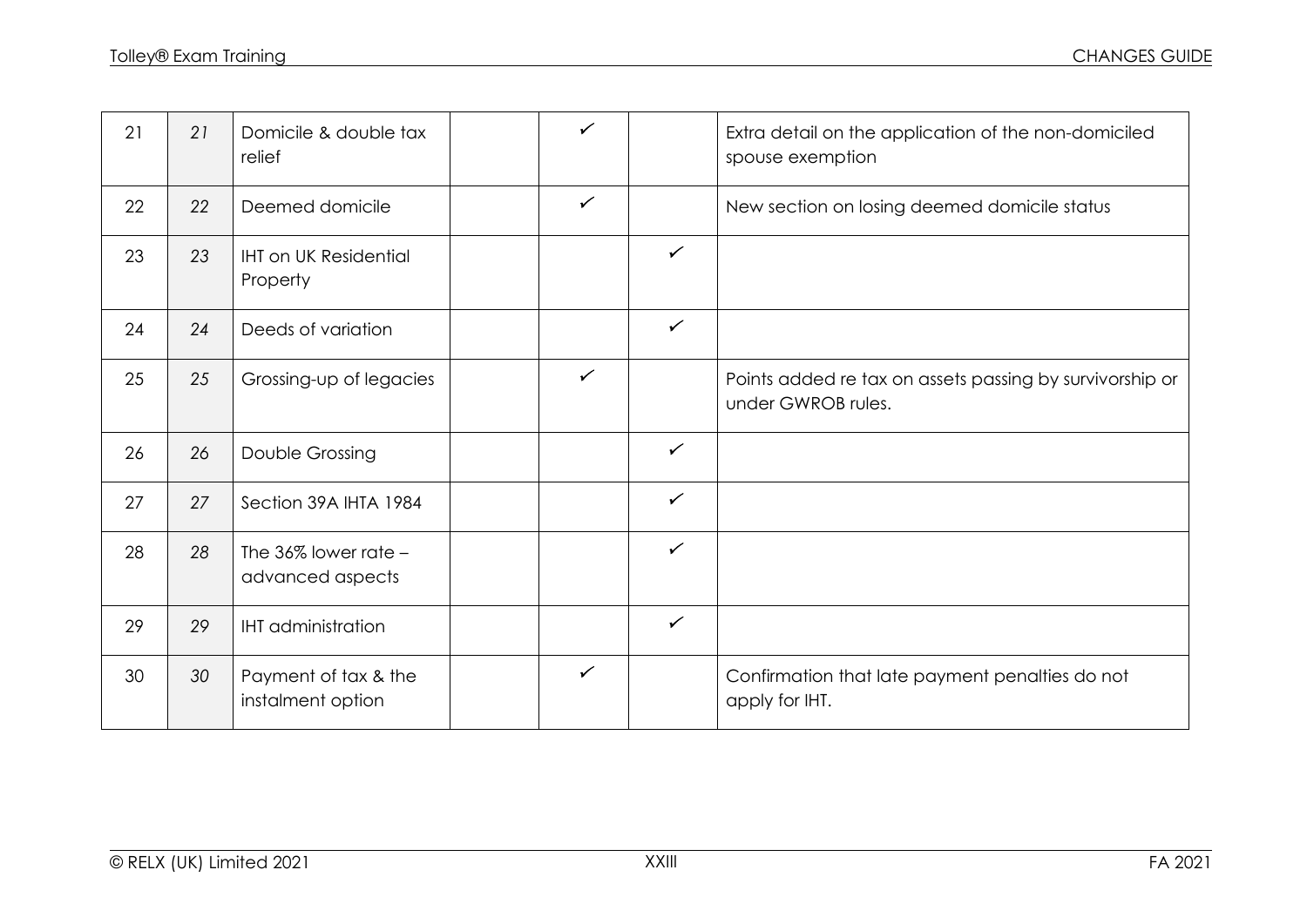| 31 | 31 | <b>Heritage Property</b> |  | Clarification that undertakings need to be given to<br>HMRC to secure NGNL treatment for lifetime gifts of<br>heritage property |
|----|----|--------------------------|--|---------------------------------------------------------------------------------------------------------------------------------|
| 32 | 32 | Woodlands                |  |                                                                                                                                 |
| 34 | 34 | <b>IHT Avoidance</b>     |  |                                                                                                                                 |
| 33 | 33 | <b>IHT Planning</b>      |  |                                                                                                                                 |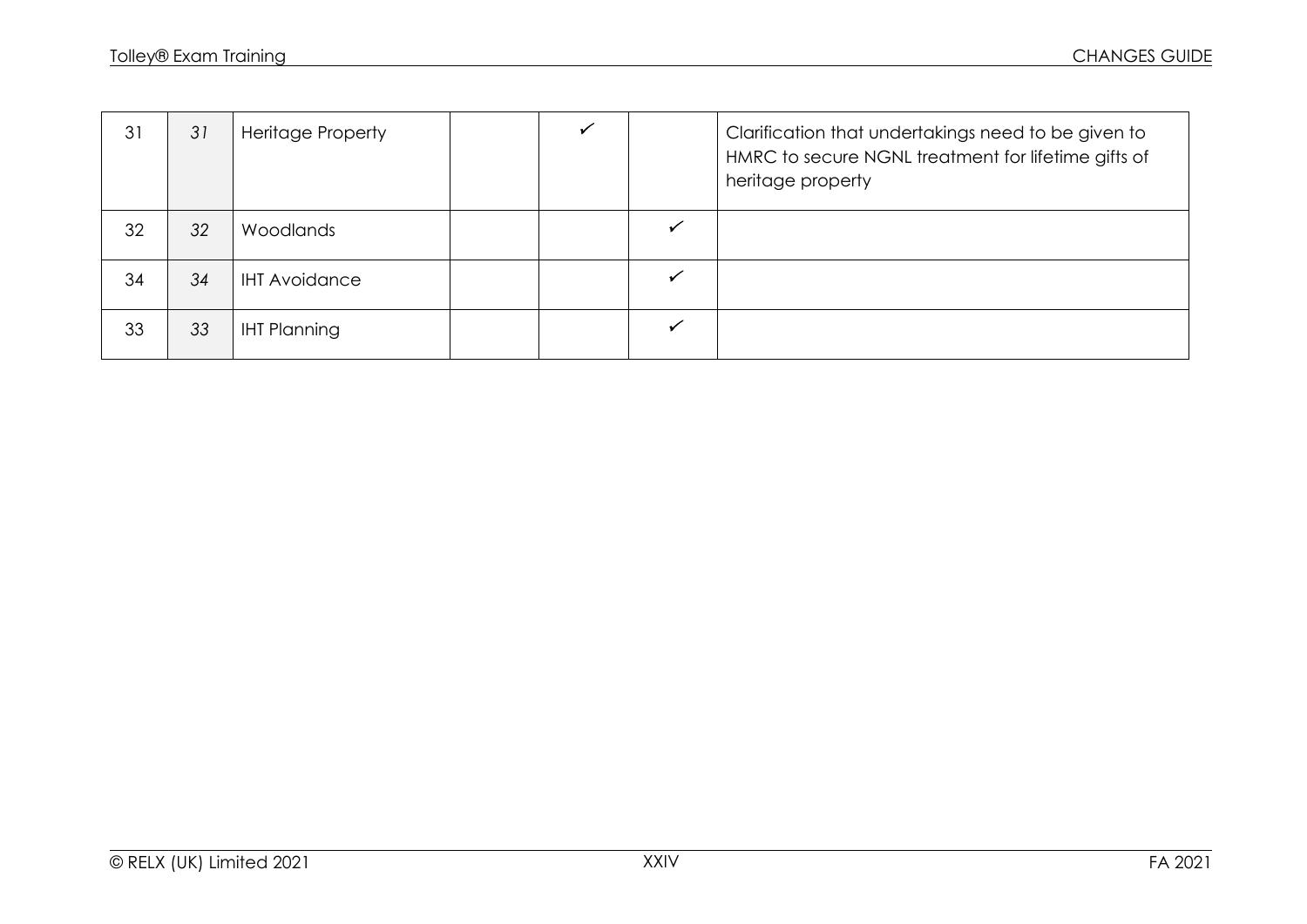## **TRUSTS AND ESTATES – FA21 CHANGES GUIDE**

| <b>FA21</b>    | <b>FA20</b>    |                                                | Major   | <b>Minor</b> | <b>No</b>    |                                                                                                                         |
|----------------|----------------|------------------------------------------------|---------|--------------|--------------|-------------------------------------------------------------------------------------------------------------------------|
| Ch             | Ch             | <b>Topic</b>                                   | changes | changes      | changes      | <b>Notes</b>                                                                                                            |
| 1              | 1              | Introduction to trusts                         |         |              | $\checkmark$ |                                                                                                                         |
| 2              | $\overline{2}$ | Income tax on interest<br>in possession trusts |         |              | $\checkmark$ |                                                                                                                         |
| 3              | 3              | Income tax on<br>discretionary trusts          |         |              | $\checkmark$ |                                                                                                                         |
| $\overline{4}$ | $\overline{4}$ | Income tax on "mixed"<br>trusts                |         |              | $\checkmark$ |                                                                                                                         |
| 5              | 5              | Exit charges on relevant<br>property trusts    |         | $\checkmark$ |              | New paragraph added on the effect of PETs on the<br>trust nil rate band                                                 |
| 6              | 6              | Inheritance tax-<br>principal charges          |         |              | $\checkmark$ |                                                                                                                         |
| $\overline{7}$ | $\overline{7}$ | Relevant property trusts<br>- added property   |         | $\checkmark$ |              | New paragraph added on the availability of BRP/APR<br>on added property                                                 |
| 8              | 8              | Relevant property trusts<br>- further aspects  |         | $\checkmark$ |              | New paragraph added on the effect of settlor of an<br>excluded property trust becoming a formerly<br>domiciled resident |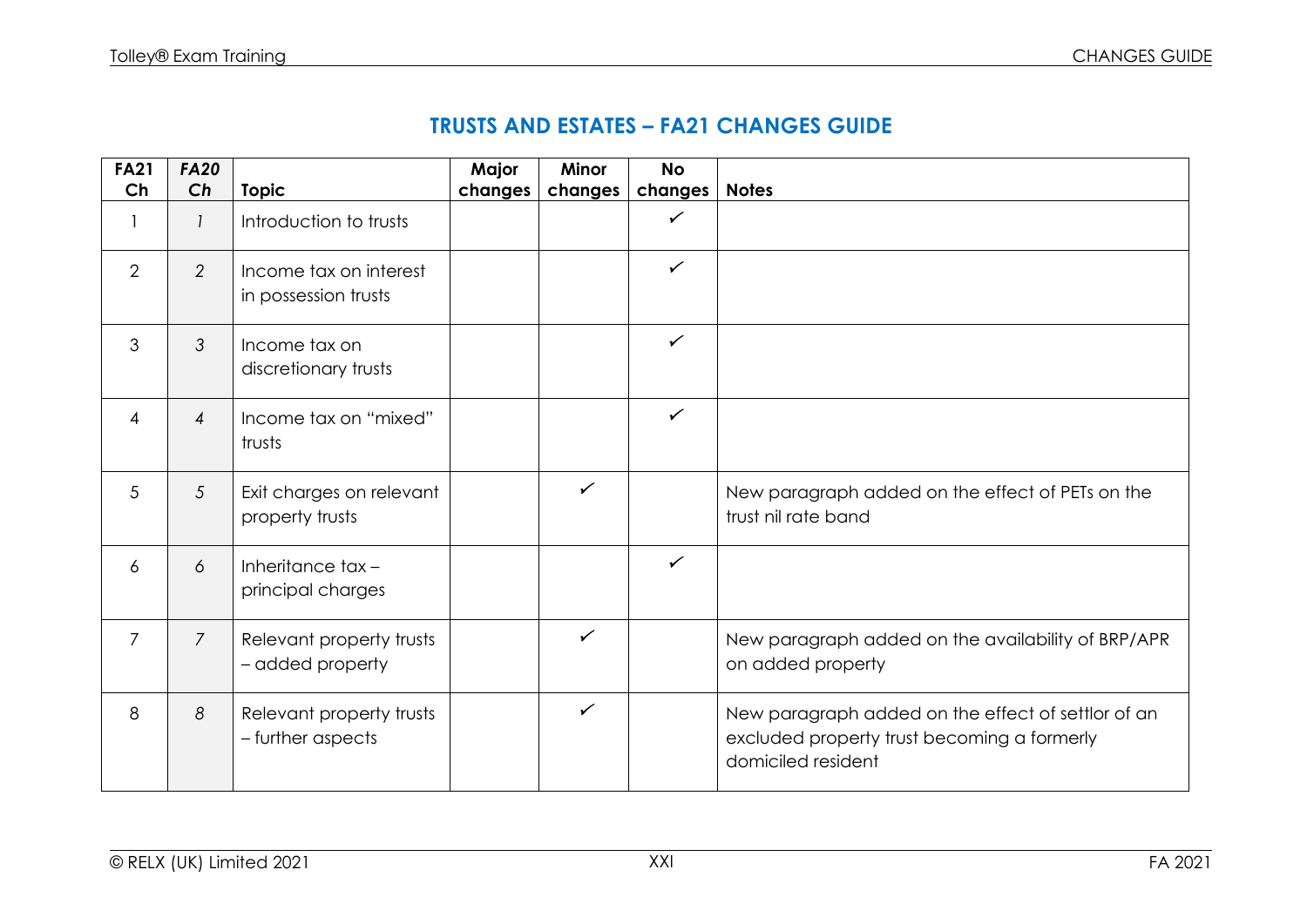| 9               | 9  | Accumulation &<br>maintenance trusts                         |              | $\checkmark$ |                                                                                                                                                                           |
|-----------------|----|--------------------------------------------------------------|--------------|--------------|---------------------------------------------------------------------------------------------------------------------------------------------------------------------------|
| 10 <sup>°</sup> | 10 | Other trusts for children                                    |              | $\checkmark$ |                                                                                                                                                                           |
| 11              | 11 | Interest in possession<br>trusts - IHT issues                |              | $\checkmark$ |                                                                                                                                                                           |
| 12              | 12 | Interest in possession<br>trusts – further aspects           |              | $\checkmark$ |                                                                                                                                                                           |
| 13              | 13 | Trusts for vulnerable<br>beneficiaries & disabled<br>persons |              | $\checkmark$ |                                                                                                                                                                           |
| 14              | 14 | Annuities                                                    |              | $\checkmark$ |                                                                                                                                                                           |
| 15              | 15 | Capital gains & UK trusts                                    | $\checkmark$ |              | Add point re gift relief being available if UK land and<br>property is transferred to a non-resident trust.<br>Section on CGT relief for IHT paid moved to chapter<br>16. |
| 16              | 16 | CGT & UK trusts - further<br>aspects                         | $\checkmark$ |              | Section on CGT relief for IHT paid moved from chapter<br>15 and expanded.                                                                                                 |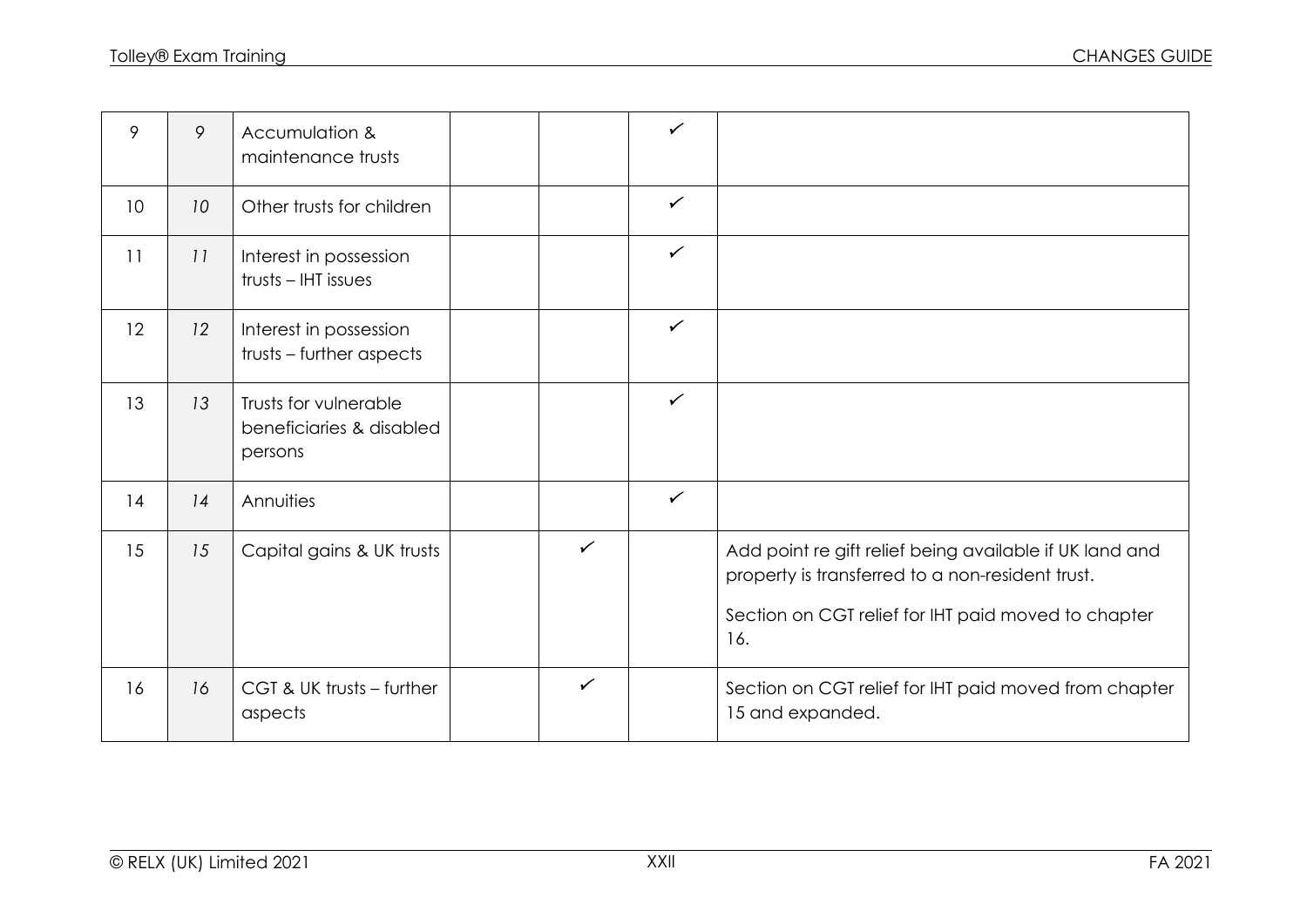| 17 | 17 | Trust income taxed on<br>the settlor              |  | $\checkmark$ |  |
|----|----|---------------------------------------------------|--|--------------|--|
| 18 | 18 | Businesses & the<br>settlements legislation       |  | $\checkmark$ |  |
| 19 | 19 | Settlor interested trusts -<br>CGT & IHT          |  | $\checkmark$ |  |
| 20 | 20 | Overseas trusts -<br>Income tax issues            |  | $\checkmark$ |  |
| 21 | 21 | Overseas trusts - CGT &<br><b>IHT</b> issues      |  | $\checkmark$ |  |
| 22 | 22 | Overseas trusts - further<br>aspects              |  | $\checkmark$ |  |
| 23 | 23 | Overseas trusts - Non-<br>dom issues for IT & CGT |  | $\checkmark$ |  |
| 24 | 24 | Bare trusts                                       |  | $\checkmark$ |  |
| 25 | 25 | Estates in administration                         |  | $\checkmark$ |  |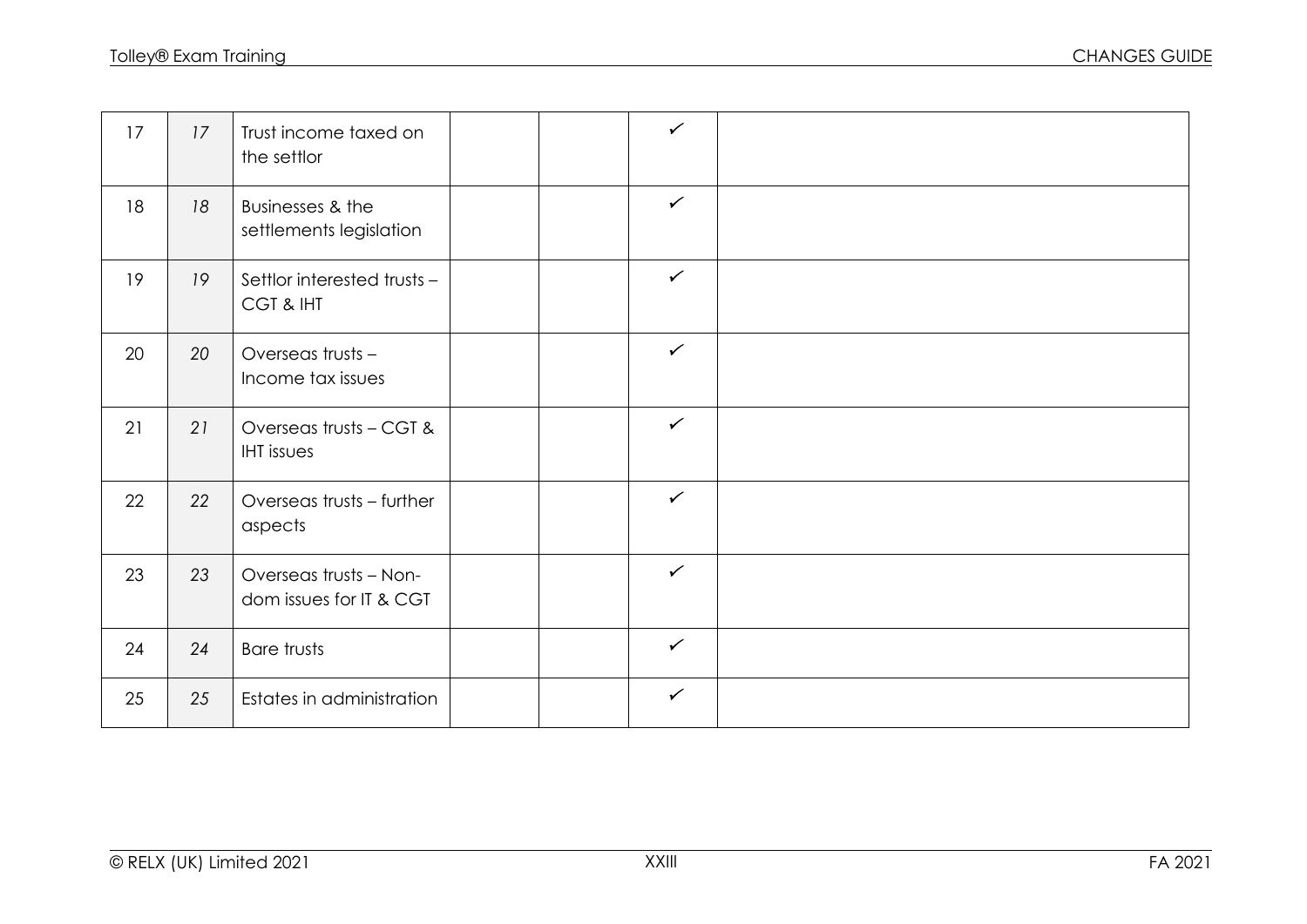| 26 | 26 | <b>Beneficiaries of</b><br>deceased estates |  |  |
|----|----|---------------------------------------------|--|--|
| 27 | 27 | Tax Planning using Trusts                   |  |  |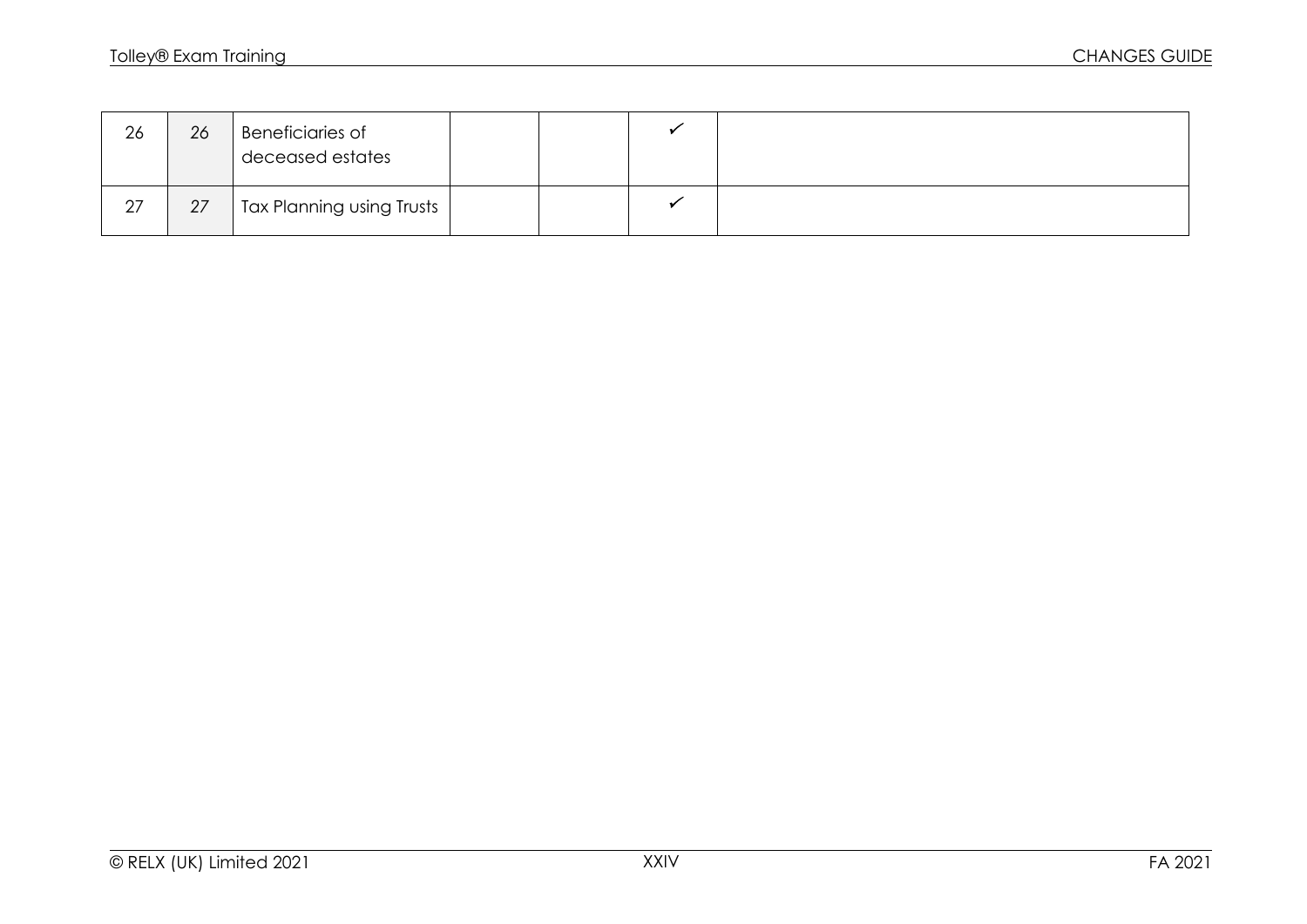## **IT & CGT – FA21 CHANGES GUIDE**

All chapters have been updated for changes in the rate of personal allowances and tax bands.

| <b>FA21</b>    | <b>FA20</b>     |                                         | Major   | Minor        | <b>No</b>    |                                                           |
|----------------|-----------------|-----------------------------------------|---------|--------------|--------------|-----------------------------------------------------------|
| Ch             | Ch              | <b>Topic</b>                            | changes | changes      | changes      | <b>Notes</b>                                              |
|                |                 | Introduction to the UK<br>tax system    |         |              | $\checkmark$ |                                                           |
| $\overline{2}$ | $\overline{2}$  | Calculating the income<br>tax liability |         |              | $\checkmark$ |                                                           |
| $\mathfrak{S}$ | 3               | An introduction to self-<br>assessment  |         |              | $\checkmark$ |                                                           |
| 4              | $\overline{4}$  | Payment dates, interest<br>& penalties  |         |              | $\checkmark$ |                                                           |
| 5              | $5\overline{)}$ | Self-assessment - further<br>aspects    |         | $\checkmark$ |              | Minor amends to HMRC Information and Inspection<br>Powers |
| 6              | 6               | Introduction to capital<br>gains tax    |         |              | $\checkmark$ |                                                           |
| $\overline{7}$ | $\overline{7}$  | Calculation of capital<br>gains         |         |              | $\checkmark$ |                                                           |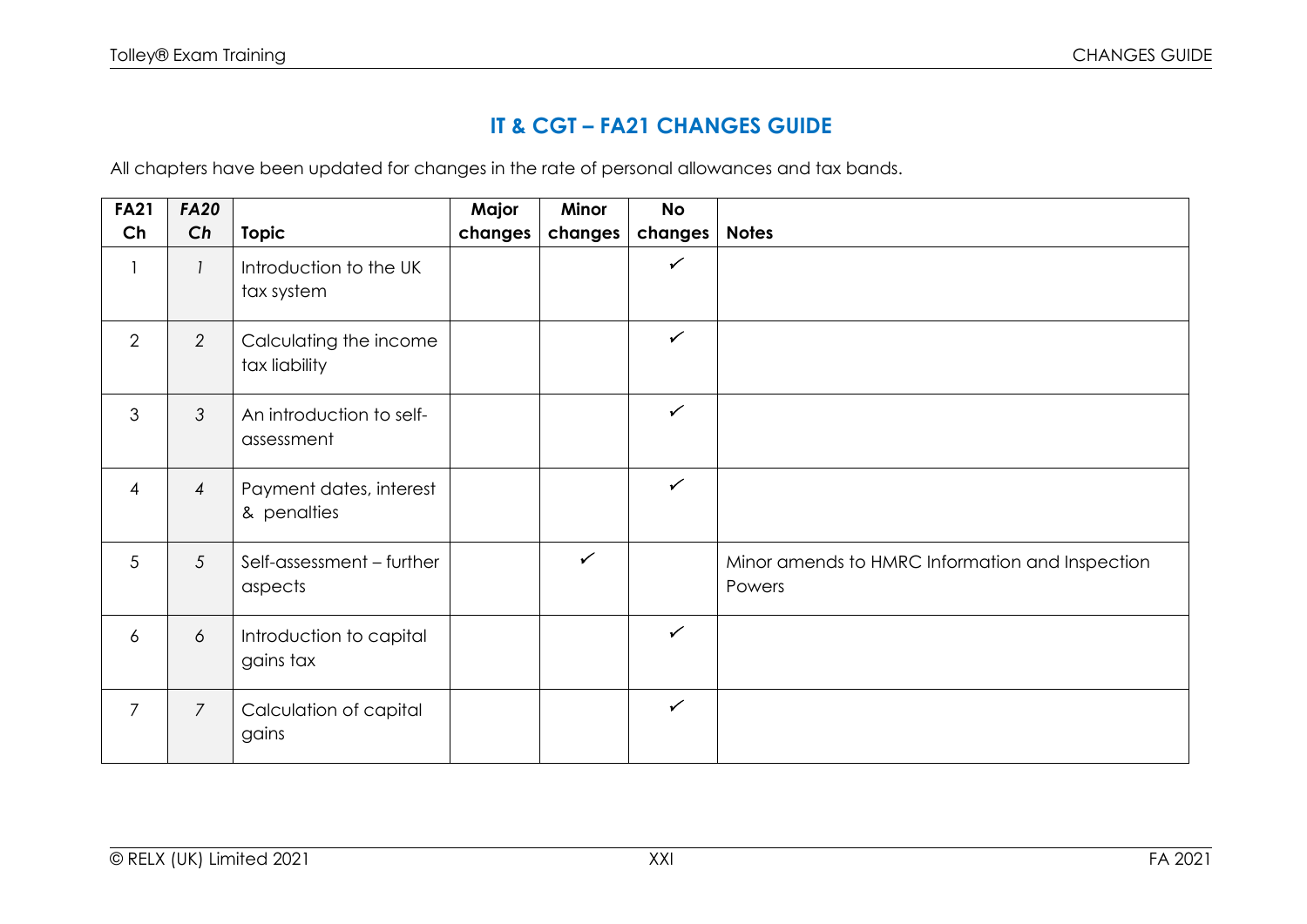| 8  | 8  | <b>Business asset disposal</b><br>relief & Investors' relief |  | $\checkmark$ |  |
|----|----|--------------------------------------------------------------|--|--------------|--|
| 9  | 9  | Relief for capital losses                                    |  | $\checkmark$ |  |
| 10 | 10 | Reporting of CGT &<br>capital gains                          |  | $\checkmark$ |  |
| 11 | 11 | Part disposals                                               |  | $\checkmark$ |  |
| 12 | 12 | Sales of leases                                              |  | $\checkmark$ |  |
| 13 | 13 | Grants of leases                                             |  | $\checkmark$ |  |
| 14 | 14 | Grants of leases -<br>advanced aspects                       |  | $\checkmark$ |  |
| 15 | 15 | Chattels                                                     |  | $\checkmark$ |  |
| 16 | 16 | Valuation, Connected<br>persons & Inter Spouse<br>Transfers  |  | $\checkmark$ |  |
| 17 | 17 | Shares & securities:<br>Matching rules                       |  | $\checkmark$ |  |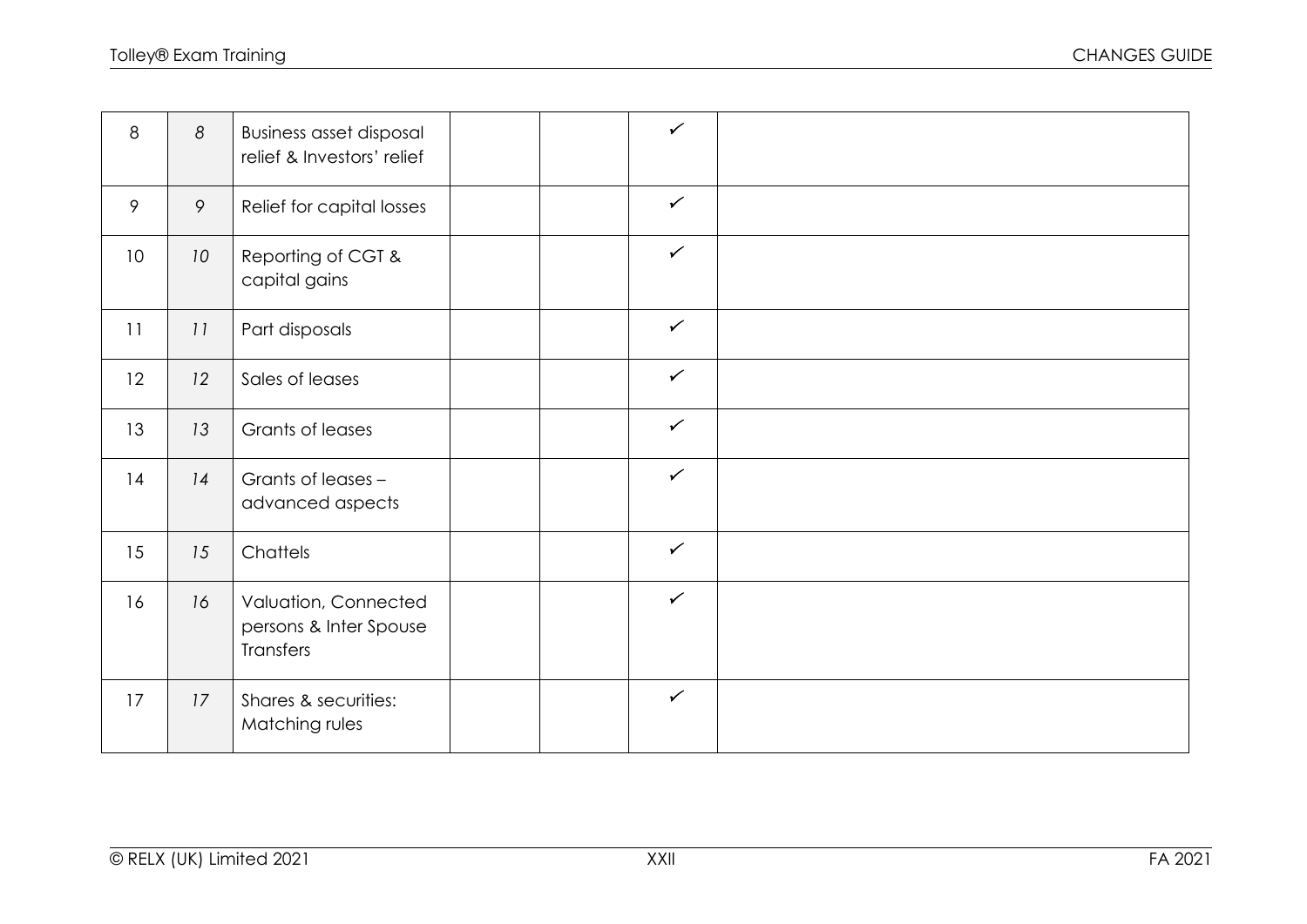| 18 | 18 | Bonus issues & rights<br>issues                           |  | $\checkmark$ |  |
|----|----|-----------------------------------------------------------|--|--------------|--|
| 19 | 19 | Scrip issues & sales of<br>rights                         |  | $\checkmark$ |  |
| 20 | 20 | Takeovers &<br>reorganisations                            |  | $\checkmark$ |  |
| 21 | 21 | Gilts & QCBs                                              |  | $\checkmark$ |  |
| 22 | 22 | Earn-outs & deferred<br>consideration                     |  | $\checkmark$ |  |
| 23 | 23 | Gift relief                                               |  | $\checkmark$ |  |
| 24 | 24 | Gift relief - restrictions                                |  | $\checkmark$ |  |
| 25 | 25 | Gift relief - further<br>aspects & exchanges of<br>assets |  | $\checkmark$ |  |
| 26 | 26 | Principal private<br>residence relief                     |  | $\checkmark$ |  |